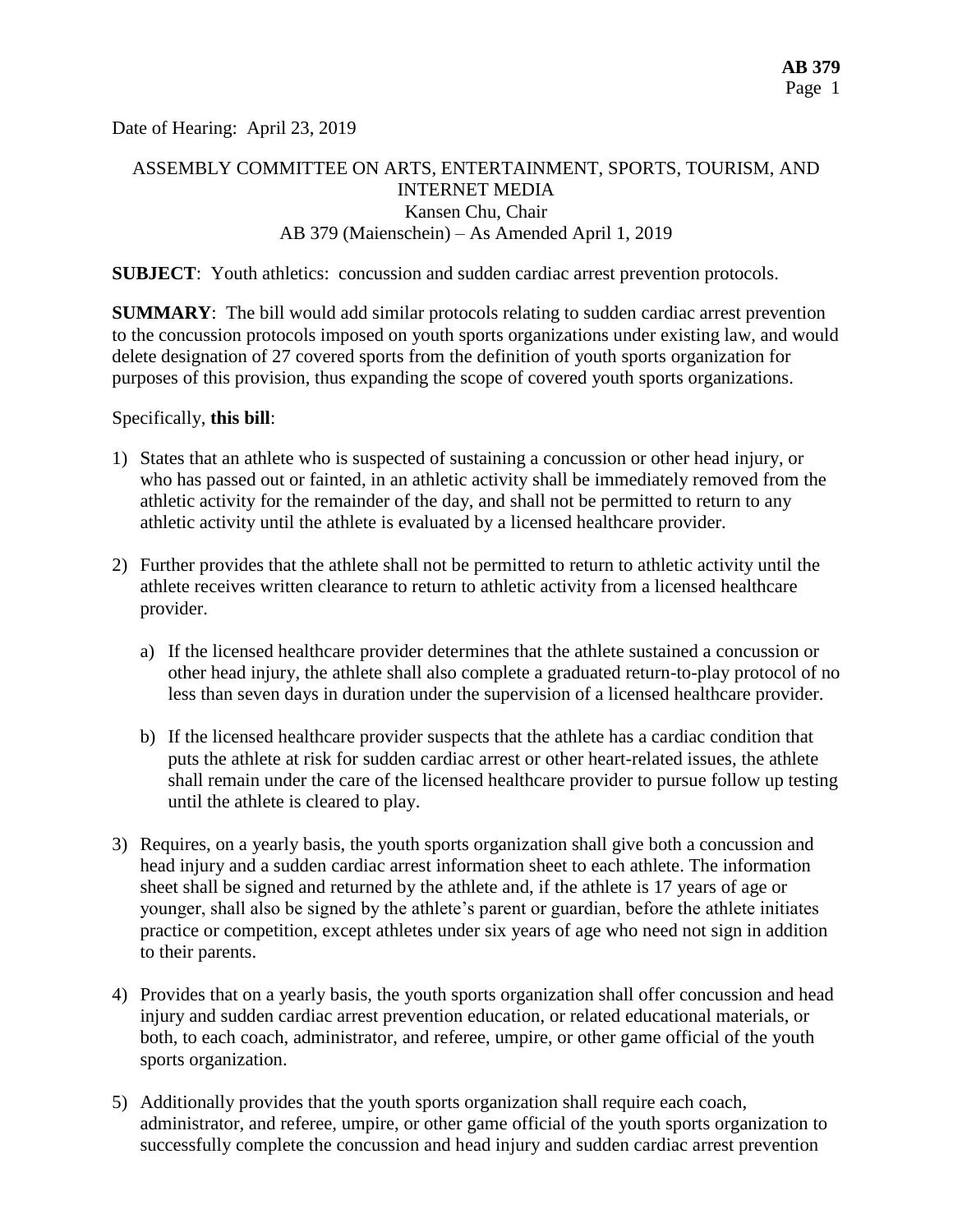education, as specified, at least once, either online or in person, before supervising an athlete in an activity of the youth sports organization, and post related information, as specified, or provide educational materials to athletes and parents, or both.

- 6) In addition the youth sports organization shall identify procedures to ensure compliance with the requirements for providing concussion and head injury and sudden cardiac arrest prevention education and a concussion and head injury and sudden cardiac arrest prevention information sheet, as specified.
- 7) Expands the definition of "Licensed healthcare provider" to mean either of the following:
	- a) A licensed healthcare provider who is trained in the evaluation and management of concussions and is acting within the scope of the provider's practice for evaluation and management of concussions or other head injuries.
	- b) A licensed healthcare provider who is trained in the evaluation and management of cardiac conditions and is acting within the scope of that provider's practice for evaluation and management of sudden cardiac arrest, fainting, and shortness of breath.
- 8) Declares "Sudden cardiac arrest prevention education and educational materials" and a "sudden cardiac arrest information sheet" shall, at a minimum, include information relating to all of the following:
	- a) Cardiac conditions and their potential consequences.
	- b) The signs and symptoms of sudden cardiac arrest.
	- c) Best practices for removal of an athlete from an athletic activity after fainting or a suspected cardiac condition is observed.
	- d) Steps for returning an athlete to an athletic activity after the athlete faints or experiences a cardiac condition.
	- e) What to do in the event of a cardiac emergency: this shall include calling 911, performing hands-only CPR, and using an automated external defibrillator (AED) if it is available.
- 9) Defines "Youth sports organization" to mean an organization, business, nonprofit entity, or a local governmental agency that sponsors or conducts amateur sports competitions, training, camps, or clubs in which persons 17 years of age or younger participate and deletes the list of sports covered under current law.

10) Contains technical and conforming provisions.

## **EXISTING LAW**:

Requires a youth sports organization that elects to offer an athletic program to comply with all of the following: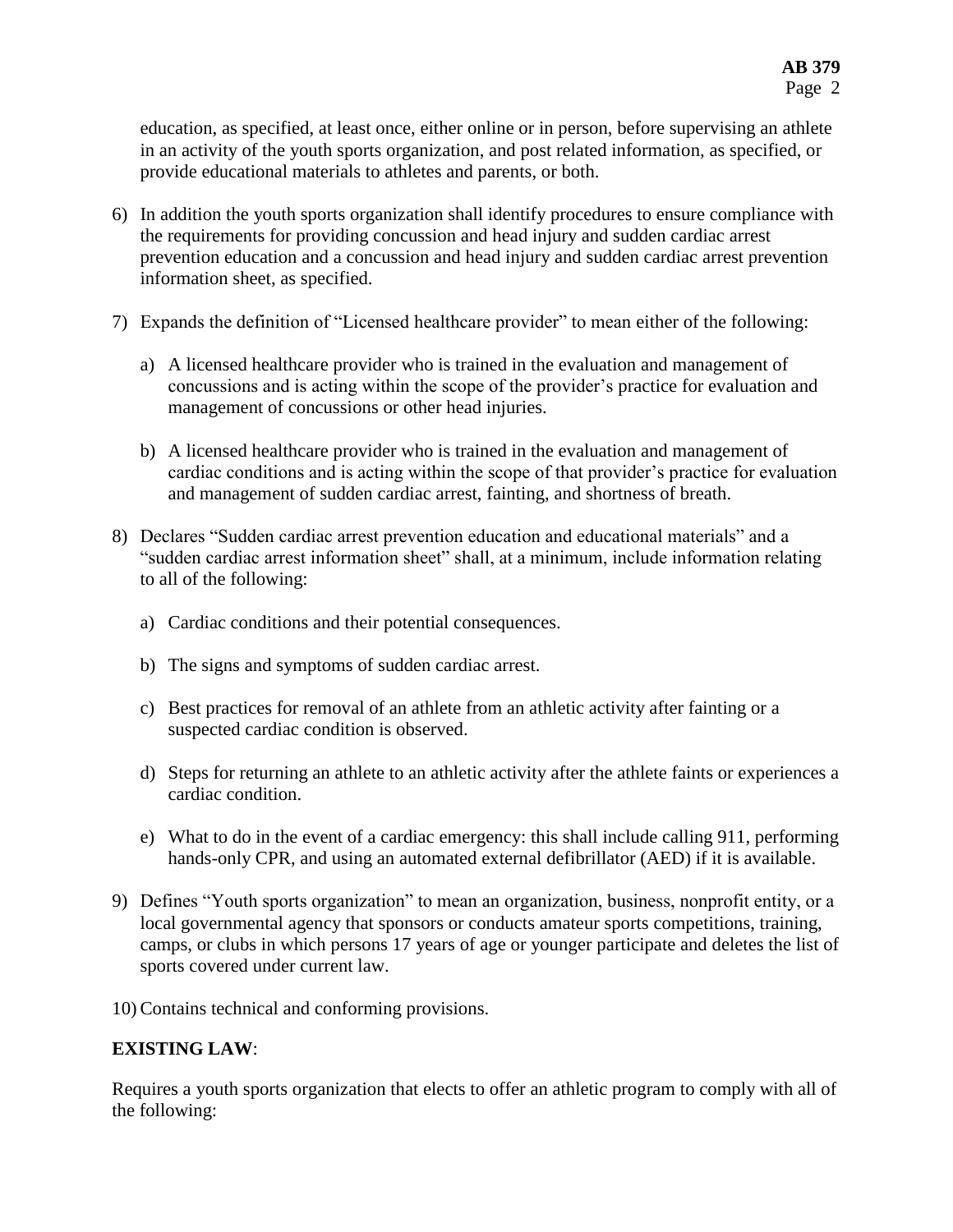- 1) Require an athlete who is suspected of sustaining a concussion or other head injury in an athletic activity to be immediately removed from the athletic activity for the remainder of the day, and not permitted to return to any athletic activity until he or she is evaluated by a licensed health care provider;
- 2) Prohibit the athlete from returning to athletic activity until he or she receives written clearance to return to athletic activity from a licensed health care provider;
- 3) Require, if the licensed health care provider determines that the athlete sustained a concussion or other head injury, the athlete to also complete a graduated return-to-play protocol of no less than seven days in duration under the supervision of a licensed health care provider;
- 4) Require if an athlete who is 17 years of age or younger has been removed from athletic activity due to a suspected concussion, the youth sports organization to notify a parent or guardian of that athlete of the time and date of the injury, the symptoms observed, and any treatment provided to that athlete for the injury;
- 5) Require on a yearly basis, the youth sports organization to give a concussion and head injury information sheet to each athlete;
- 6) Require the information sheet to be signed and returned by the athlete and, if the athlete is 17 years of age or younger, to also be signed by the athlete's parent or guardian, before the athlete initiates practice or competition;
- 7) Permit the information sheet to be sent and returned through an electronic medium including, but not necessarily limited to, fax or electronic mail;
- 8) Require each coach and administrator to be required to successfully complete the concussion and head injury education offered at least once, either online or in person, before supervising an athlete in an activity of the youth sports organization;
- 9) Require on a yearly basis, the youth sports organization to offer concussion and head injury education, or related educational materials, or both, to each coach and administrator of the youth sports organization; and,
- 10) Require the youth sports organization to identify both of the following:
	- a) An individual within the organization who is responsible for ensuring compliance by the organization with the requirements for providing concussion and head injury education contained in paragraph 8 above; and,
	- b) Procedures to ensure compliance with the athlete removal provisions and the return-toplay protocol required pursuant to paragraphs 1-3 above.
- 11) Establishes definitions including that a "youth sports organization" means an organization, business, nonprofit entity, or a local governmental agency that sponsors or conducts amateur sports competitions, training, camps, or clubs in which persons 17 years of age or younger participate in any of the following sports: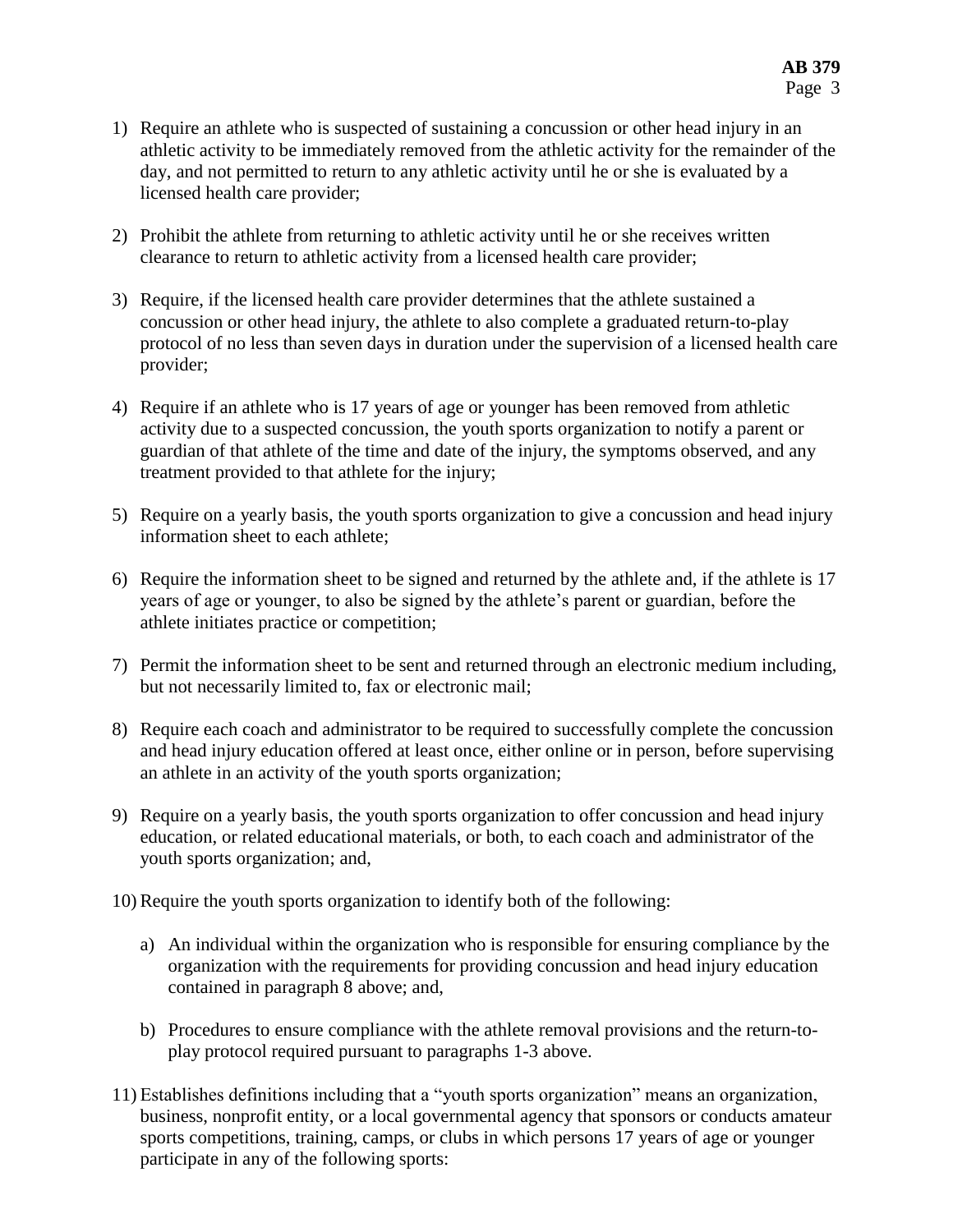Baseball; Basketball; Bicycle motocross; Boxing; Competitive cheerleading; Full Contact Martial Arts; Diving; Equestrian activities; Field hockey; Football; Gymnastics; Ice hockey; Lacrosse; Parkour; Rodeo; Roller derby; Rugby; Skateboarding; Skiing; Soccer; Softball; Surfing; Volleyball; Water polo; and, Wrestling.

- 12) Defines "licensed health care provider" as a licensed health care provider who is trained in the evaluation and management of concussions and is acting within the scope of his or her practice.
- 13) Requires this bill to apply to all persons participating in the activities of a youth sports organization, irrespective of their ages. Prohibits anything in this bill from being construed to prohibit a youth sports organization, or any other appropriate entity, from adopting and enforcing rules intended to provide a higher standard of safety for athletes than the standard established under this bill.

**FISCAL EFFECT**: This bill has been keyed as non-fiscal by the Legislative Counsel.

## **COMMENTS**:

1) *Author and supporters stated need for legislation: recreational sports account for the majority of youth athletics and are deserving of SCA health and safety protection*. According to the Author, "The statistics around Sudden Cardiac Arrest (SCA) in youth are astounding. SCA is the number one killer of student athletes and contributes to the number two medical cause of death among youth under 25. The National Center for Catastrophic Sport Injury Research stated that more athletes die from a cardiac arrest than from incurring injuries while playing sports. One in 300 youth has an undetected condition that puts them at risk. The American Heart Association has reported up to 16,000 youth stricken annually. An American Board of Family Medicine Study noted that 72% of youth who suffered from SCA were reported by their parents to have had at least one symptom before the event—they just didn't recognize it as life threatening. Once SCA strikes, survival is less than 10% because bystanders are not prepared to respond to a cardiac emergency, which is critical given every minute delayed in treating an SCA victim decreases their change of survival by 10%, and the average for EMS to arrive on scene is seven to 14 minutes.

"AB 1639 – The Eric Paredes Sudden Cardiac Arrest Prevention Act — was California's first legislation attempting to mitigate this gap in youth heart safety by focusing on schoolsponsored athletic activities (because SCA is also the leading cause of death on school campuses.) But consider the number of youth who participate in sports programs outside of school. National studies from the Sports and Fitness Industry Association (SFIA) and the D'Youville's Center for Research on Physical Activity, Sport & Health (CRPASH) show between 21.47 million kids (ages 6 to 17) and 28.7 million kids (ages 8 to 17) respectively participate in youth sports. Meanwhile, the National Federation of High Schools reports 7,980,886 high school student athletes, with 10% in California (808,557). Extrapolating 10% of the national statistics above, there are between 2.1 and 2.8 million California youth age 6 to 17 playing sports. That means that the current SCA prevention protocol now mandated in school-sponsored athletic activities is missing the majority of young athletes in our state. Given the precedent set by current law mandating concussion protocol in both school and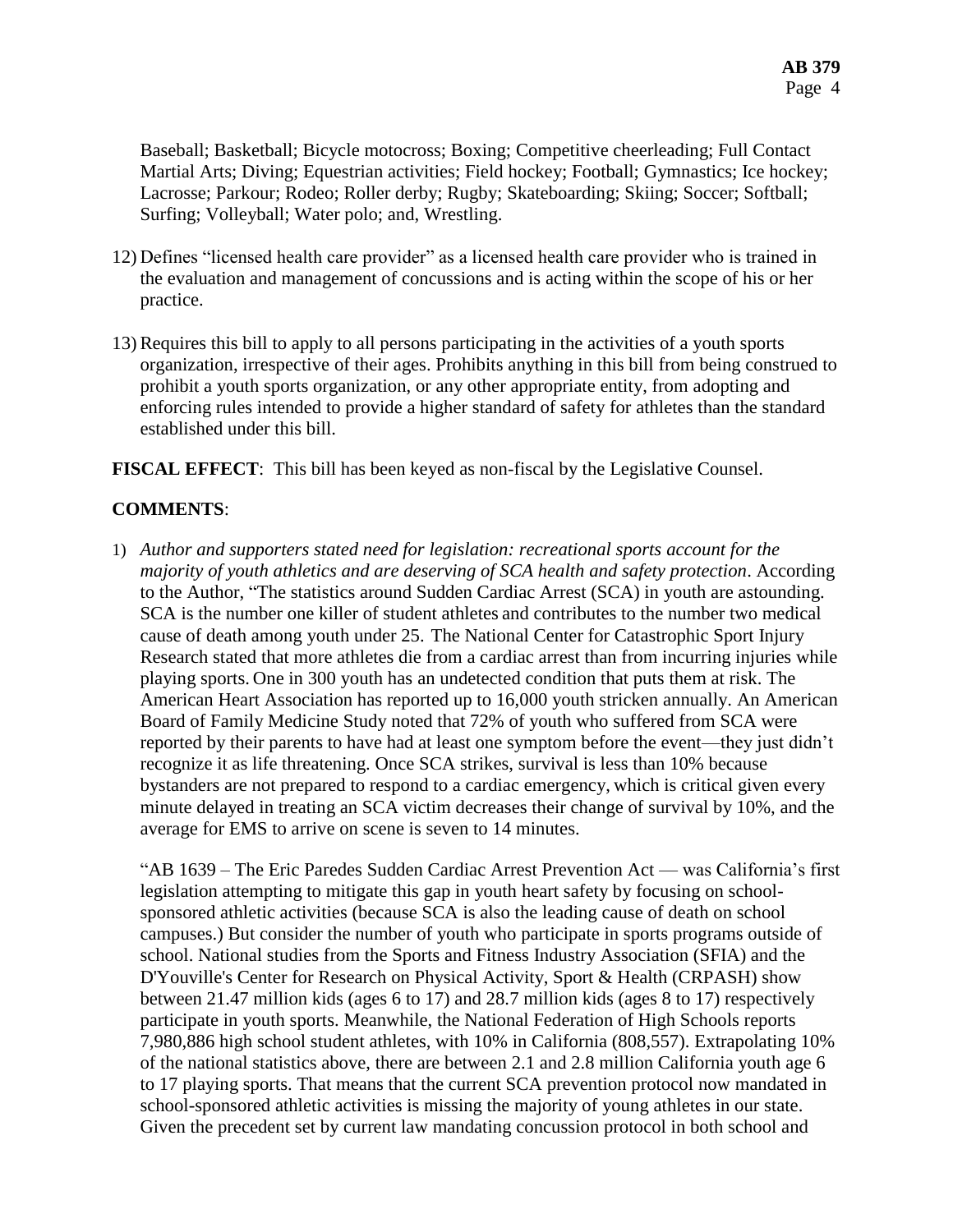community sports programs, although SCA is the number one killer of student athletes, AB 379 pays necessary attention to a missing standard in youth sports safety."

The LA Galaxy San Diego add in their support, "Youth participating in sports are particularly susceptible to SCA, making SCA the #1 killer of student athletes. The National Center for Catastrophic Sport Injury Research cites that more athletes die from sudden cardiac arrest than from any other sport-related trauma. Further, coaches, parents, referees and players are oftentimes unprepared to act when SCA strikes. 92% of SCA victims will die if not treated within minutes. Thus, it is vital for an SCA victim to be in the presence of people who are prepared to respond to a cardiac emergency. Knowing the Cardiac Chain of Survival—call 911, start hands-only CPR, use the nearest automated external defibrillator (AED)—can mean the difference between life and death."

Finally, the Sudden Cardiac Arrest Foundation note, Current law and regulations require youth sports organizations to remove an athlete from an athletic activity who is suspected of sustaining a concussion or head injury. Parents and youth annually review information about the dangers of concussion and head injury, and coaches complete a concussion and head injury course. AB 379 would require the same protocols used for concussions in youth and high school sports to be used when a youth or high school athlete appears to be suffering from SCA related symptoms."

2) *Prior related legislation*

- a) AB 2007 (McCarty), Chapter 516, Statutes of 2016, requires amateur youth sports organizations to adopt concussion treatment and recognition protocols similar to those in existing law for student athletes in 27 designated sports, as specified. Would also require youth sports organizations to develop return-to-play protocols, and provide yearly concussion and head injury information sheets and education, as provided.
- b) AB 1639 (Mainschein), Chapter 792, Statutes of 2016, established the Eric Paredes Sudden Cardiac Arrest Prevention Act that requires the California Department of Education (CDE) to make available specified guidelines and materials on sudden cardiac arrest (SCA): pupils and parents to sign informational materials before athletic participation; training of coaches; and set requirements for action in the event a pupil experiences specified symptoms.
- c) AB 2182 (Mullin) of 2016, would create a baseline neurocognitive testing pilot program for concussion and head injury, as defined, applying to students playing interscholastic sports, as provided, and requires specified schools to collect, maintain and report on traumatic brain injuries sustained by any pupil during athletic competition. Status: Vetoed
- d) AB 2127 (Cooley), Chapter 165, Statutes of 2014, among other things, limits full-contact practices for high school and middle school football teams for concussion and head injury prevention, and requires that a return-to-play protocol after concussion or head injury be no less than seven days in duration.
- e) AB 588 (Fox), Chapter 423, Statutes of 2013, applies existing law relating to students who sustain, or are suspecting of sustaining, a concussion during a school-sponsored athletic activity to charter schools and private schools.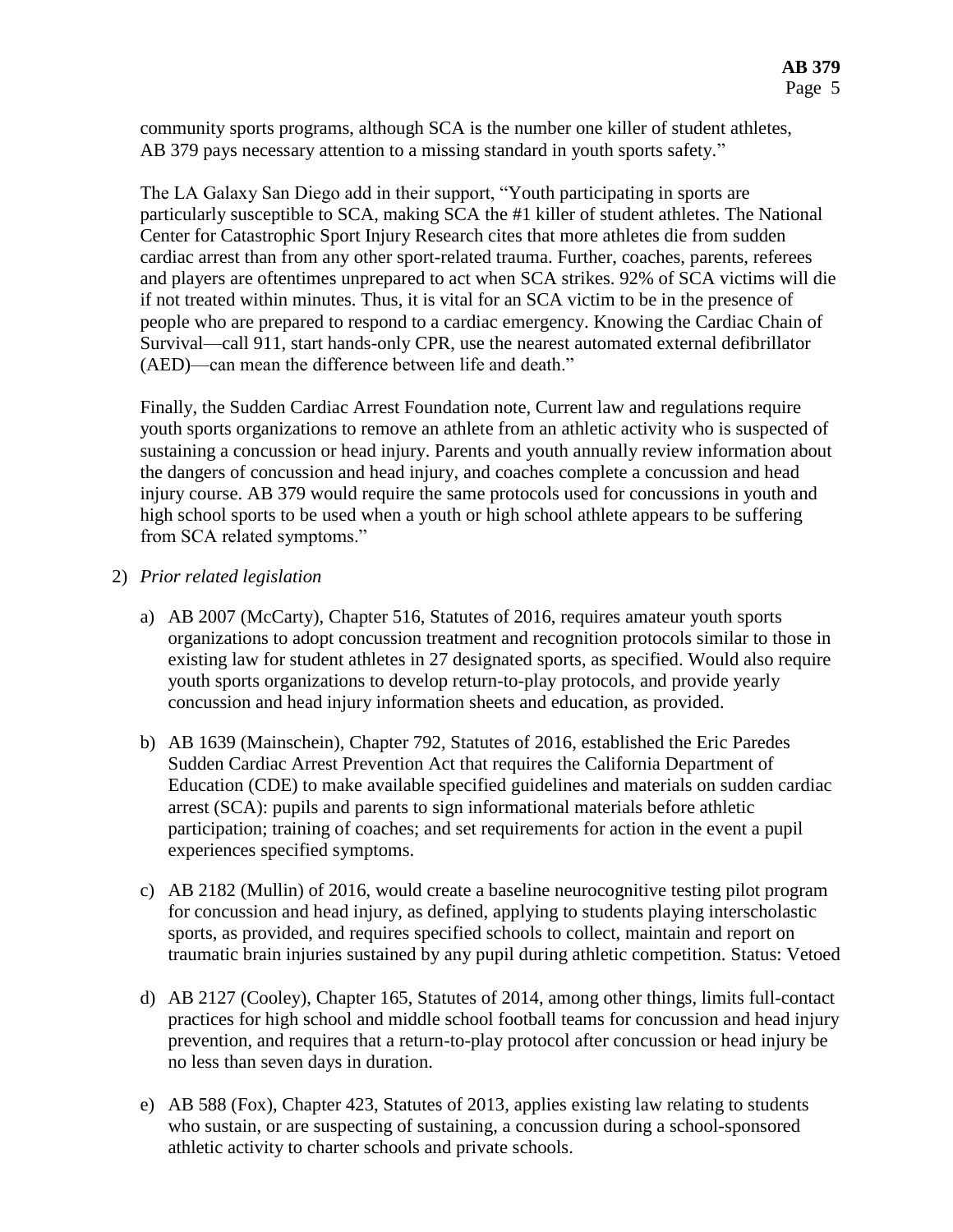- f) AB 1451 (Hayashi), Chapter 173, Statutes of 2012, includes a basic understanding of the signs and symptoms of concussions and the appropriate response to concussions within the HSCET, administered by school districts.
- g) AB 1449 (Hayashi) of 2012, would have required the SPI to develop and make available a sample concussion and head injury information sheet for use by school districts. That measure was held in the Assembly Education Committee.
- h) AB 25 (Hayashi), Chapter 465, Statutes of 2011, requires a school district that elects to offer athletic programs to immediately remove an athlete who is suspected of sustaining a concussion or head injury during that activity; prohibits the return of the athlete to that activity until he or she is evaluated by, and receives written clearance from, a licensed health care provider; requires, on a yearly basis, a concussion and head injury information sheet to be signed and returned by the athlete and the athlete's parent or guardian before the athlete's initiating practice or competition.
- i) AB 1646 (Hayashi) of 2010, would have required training for coaches to be able to identify symptoms of head and neck injury. That measure was held in the Assembly Appropriations Committee Suspense file.
- j) AB 1893 (Hayashi) of 2010, would have required all high school spirit activities coaches to have valid certification in CPR and first aid, including an understanding of signs, symptoms, and appropriate emergency action steps regarding potentially catastrophic injury, including but not limited to, head and neck injury and concussion. Pupils participating in this activity who experience or show signs of trauma or other injury must obtain a release from the treating provider before resuming these activities. That measure was held in the Assembly Education Committee
- k) AB 533 (Hayashi) of 2009, would have required training for coaches to be able to identify symptoms of head and neck injury. That measure was held in the Assembly Appropriations Committee Suspense file.

## **REGISTERED SUPPORT / OPPOSITION**:

#### **Support**

Association of California School Administrators Bear Valley Middle School Boys and Girls Clubs of San Dieguito California Association for Health, Physical Education, Recreation & Dance California Athletic Trainers Association California Orthopedic Association California State PTA Cardiac Science Corporation Children's Cardiomyopathy Foundation City of Beverly Hills, Council Member Lili Bosse City of Culver City Consumer Attorneys of California